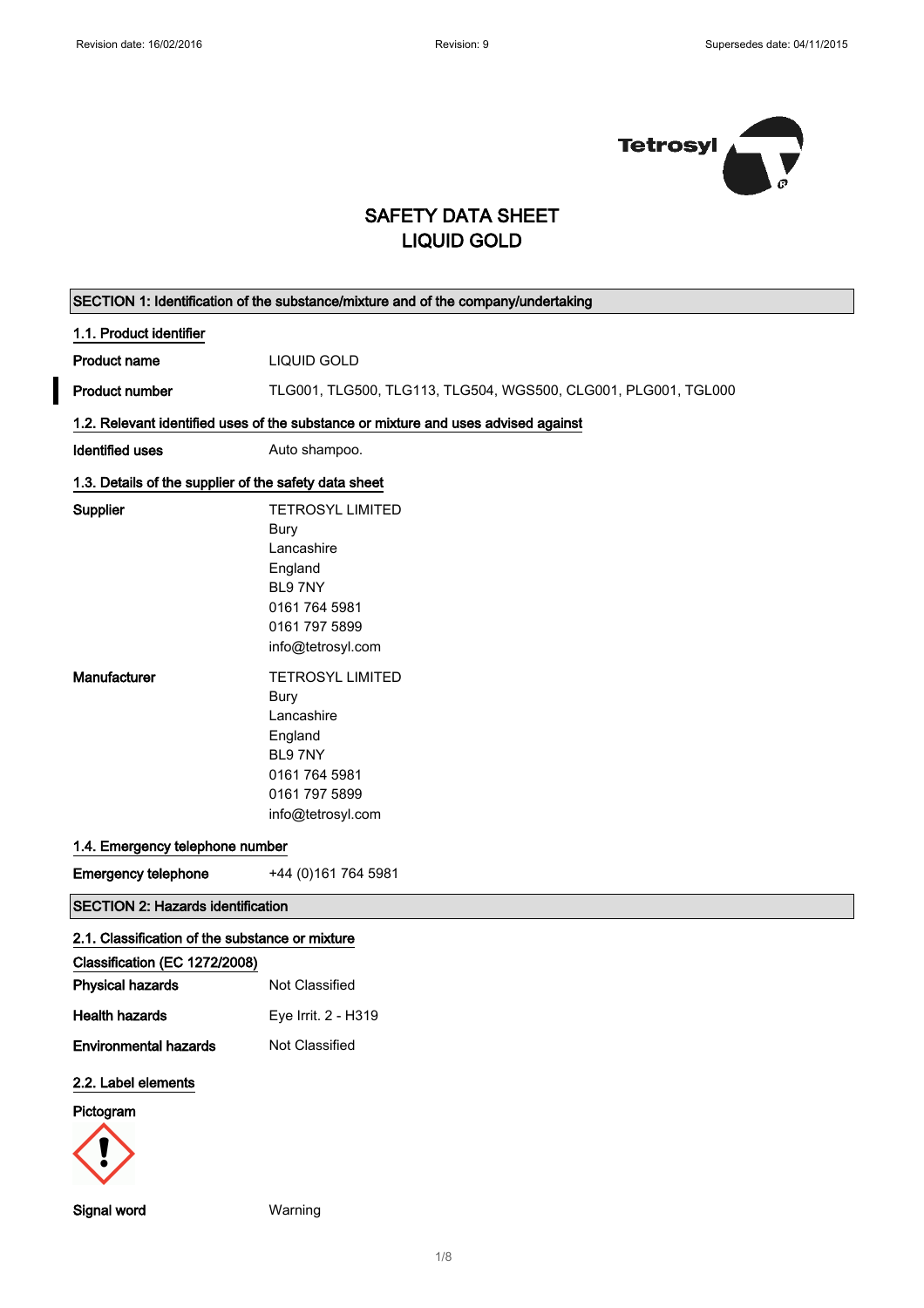٦

# LIQUID GOLD

| <b>Hazard statements</b>        | H319 Causes serious eye irritation.<br>EUH208 Contains 1,2-BENZISOTHIAZOL-3(2H)-ONE. May produce an allergic reaction.                                                                                                                                                                                                                                                                                                                                                                                      |
|---------------------------------|-------------------------------------------------------------------------------------------------------------------------------------------------------------------------------------------------------------------------------------------------------------------------------------------------------------------------------------------------------------------------------------------------------------------------------------------------------------------------------------------------------------|
| <b>Precautionary statements</b> | P264 Wash contaminated skin thoroughly after handling.<br>P280 Wear protective gloves/ protective clothing/ eye protection/ face protection.<br>P305+P351+P338 IF IN EYES: Rinse cautiously with water for several minutes. Remove<br>contact lenses, if present and easy to do. Continue rinsing.<br>P337+P313 If eye irritation persists: Get medical advice/ attention.<br>P101 If medical advice is needed, have product container or label at hand.<br>P <sub>102</sub> Keep out of reach of children. |
| Detergent labelling             | 5 - < 15% non-ionic surfactants, Contains Benzisothiazolinone, Methylisothiazolinone                                                                                                                                                                                                                                                                                                                                                                                                                        |

### 2.3. Other hazards

This product does not contain any substances classified as PBT or vPvB.

### SECTION 3: Composition/information on ingredients

### 3.2. Mixtures

I

| D-GLUCOPYRANOSE, OLIGOMERIC, C10-16-ALKYL<br><b>GLYCOSIDES</b> |                      | $2.5 - 5.0\%$                                        |
|----------------------------------------------------------------|----------------------|------------------------------------------------------|
| CAS number: 110615-47-9                                        | EC number: 600-975-8 | REACH registration number: 01-<br>2119489418-23-0000 |
| Classification<br>Skin Irrit. 2 - H315                         |                      |                                                      |
| Eye Dam. 1 - H318                                              |                      |                                                      |
| D-GLUCOPYRANOSE, OLIGOMERS, C8-C10-ALKYL<br><b>GLUCOSIDES</b>  |                      | $1 - 5%$                                             |
| CAS number: 68515-73-1                                         | EC number: 500-220-1 | REACH registration number: 01-<br>2119488530-36-0000 |
|                                                                |                      |                                                      |
| Classification<br>Eye Dam. 1 - H318                            |                      |                                                      |
| <b>MODIFIED ACRYLIC POLYMER</b>                                |                      | $1 - 2.5%$                                           |
| CAS number: 338741-57-4                                        |                      |                                                      |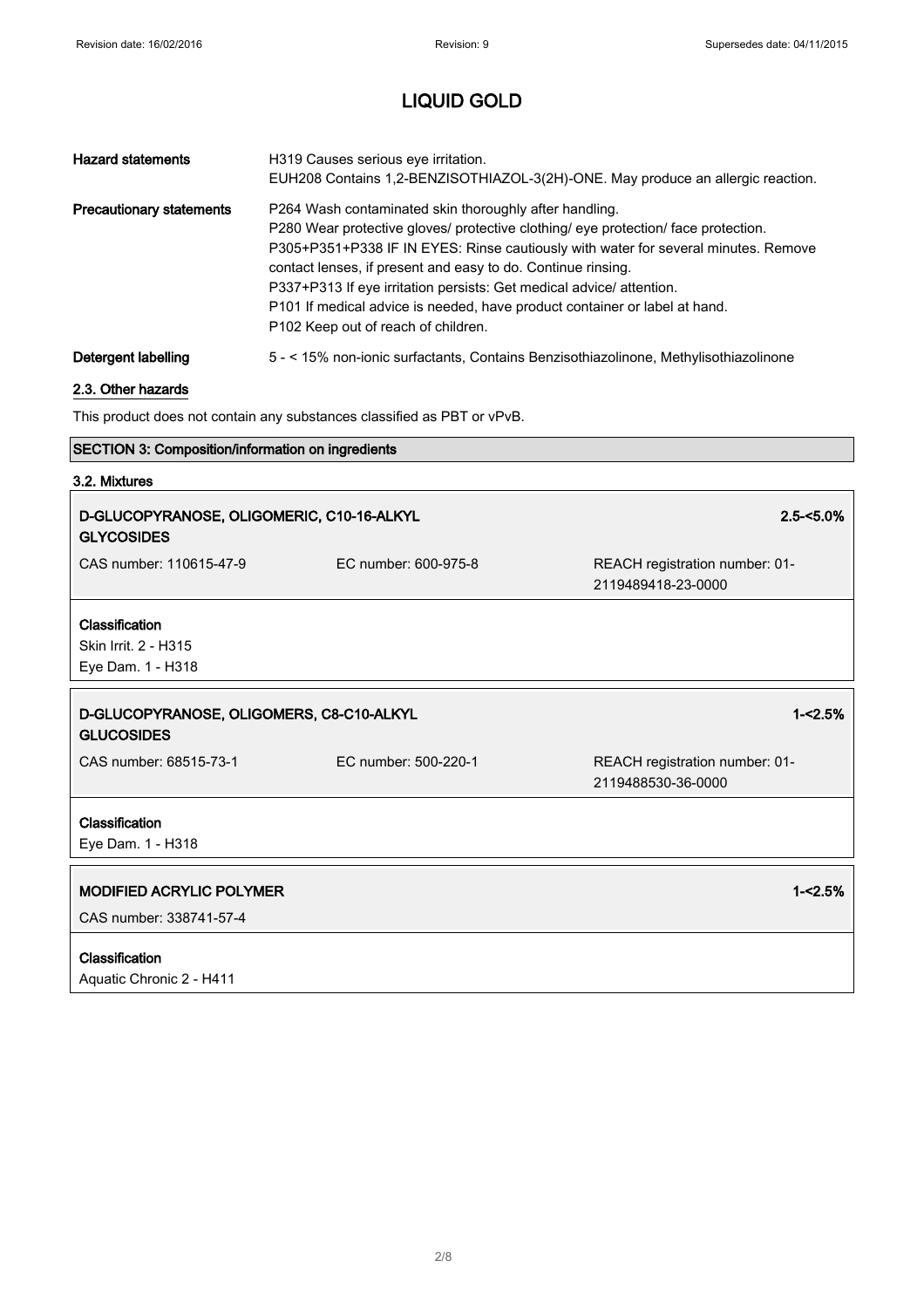| AMINES, C12-14 (EVEN NUMBERED) - ALKYLDIMETHYL,<br><b>N-OXIDES</b>  |                      | $0.3 - 0.5%$                                         |
|---------------------------------------------------------------------|----------------------|------------------------------------------------------|
| CAS number: -                                                       | EC number: 931-292-6 | REACH registration number: 01-<br>2119490061-47-0008 |
| M factor (Acute) = $1$                                              |                      |                                                      |
| Classification                                                      |                      |                                                      |
| <b>Acute Tox. 4 - H302</b>                                          |                      |                                                      |
| Skin Irrit. 2 - H315                                                |                      |                                                      |
| Eye Dam. 1 - H318                                                   |                      |                                                      |
| Aquatic Acute 1 - H400                                              |                      |                                                      |
| Aquatic Chronic 2 - H411                                            |                      |                                                      |
| <b>FORMIC ACID %</b>                                                |                      | $0.001 - 50.1%$                                      |
| CAS number: 64-18-6                                                 | EC number: 200-579-1 |                                                      |
| Classification                                                      |                      |                                                      |
| Skin Corr. 1A - H314                                                |                      |                                                      |
| Eye Dam. 1 - H318                                                   |                      |                                                      |
| 1,2-BENZISOTHIAZOL-3(2H)-ONE                                        |                      | $0.001 - 50.1%$                                      |
| CAS number: 2634-33-5                                               | EC number: 220-120-9 |                                                      |
|                                                                     |                      |                                                      |
| M factor (Acute) = $10$                                             |                      |                                                      |
| Classification                                                      |                      |                                                      |
| Acute Tox. 4 - H302                                                 |                      |                                                      |
| Skin Irrit. 2 - H315                                                |                      |                                                      |
| Eye Dam. 1 - H318                                                   |                      |                                                      |
| Skin Sens. 1 - H317                                                 |                      |                                                      |
| Aquatic Acute 1 - H400                                              |                      |                                                      |
| The full text for all hazard statements is displayed in Section 16. |                      |                                                      |

SECTION 4: First aid measures

### 4.1. Description of first aid measures

| <b>General information</b> | Get medical attention if any discomfort continues. Move affected person to fresh air and keep<br>warm and at rest in a position comfortable for breathing. Effects may be delayed. Keep<br>affected person under observation. |
|----------------------------|-------------------------------------------------------------------------------------------------------------------------------------------------------------------------------------------------------------------------------|
| Inhalation                 | Unlikely route of exposure as the product does not contain volatile substances.                                                                                                                                               |
| Ingestion                  | Get medical attention if any discomfort continues. Rinse mouth thoroughly with water. Give<br>plenty of water to drink.                                                                                                       |
| <b>Skin contact</b>        | Rinse immediately with plenty of water. Remove contaminated clothing. Get medical attention<br>if any discomfort continues.                                                                                                   |
| Eye contact                | Rinse immediately with plenty of water. Remove any contact lenses and open eyelids wide<br>apart. Continue to rinse for at least 15 minutes. Do not rub eye. Get medical attention if any<br>discomfort continues.            |

4.2. Most important symptoms and effects, both acute and delayed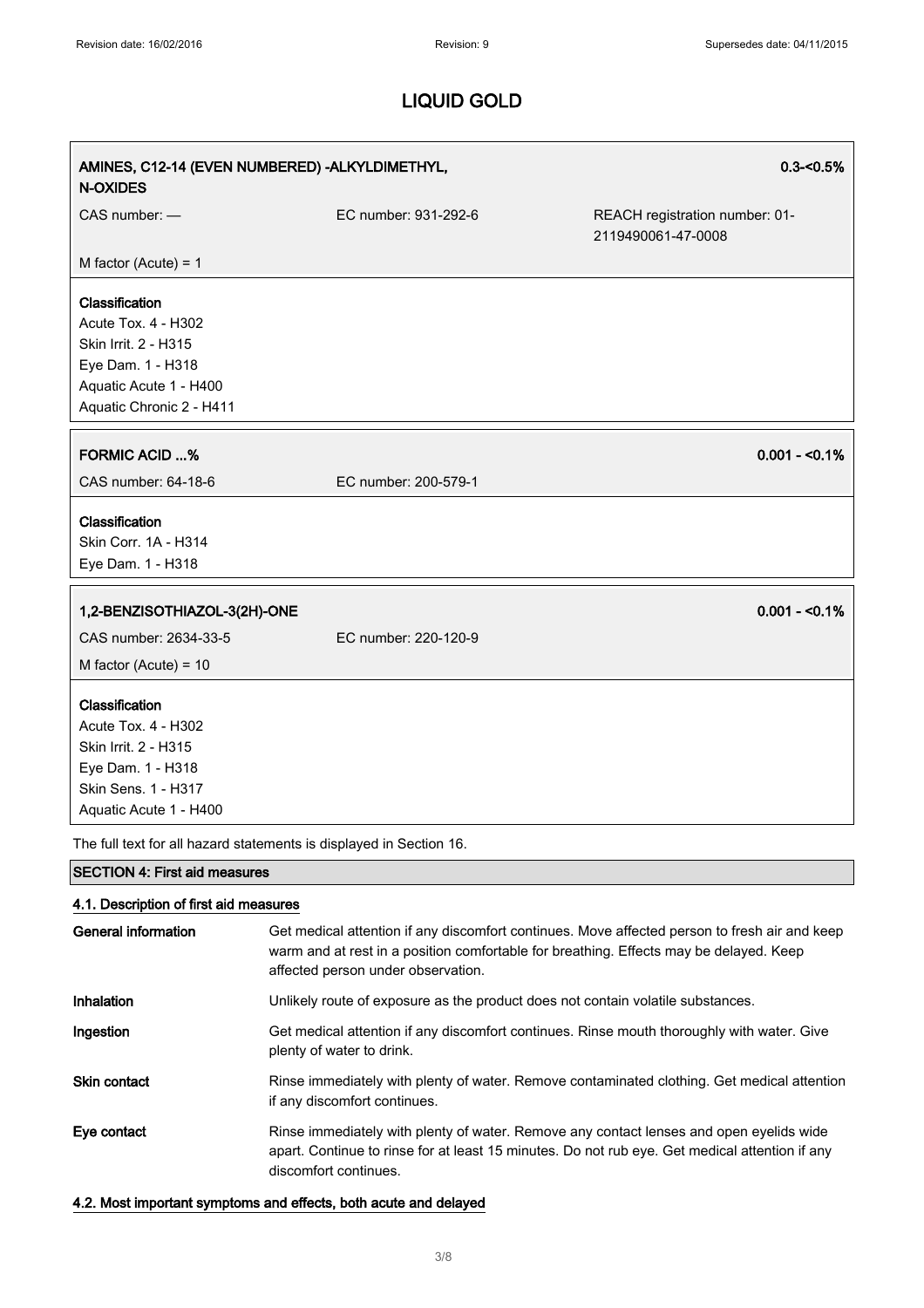| <b>General information</b>                                 | The severity of the symptoms described will vary dependent on the concentration and the<br>length of exposure. Effects may be delayed. Keep affected person under observation. |  |
|------------------------------------------------------------|--------------------------------------------------------------------------------------------------------------------------------------------------------------------------------|--|
| Inhalation                                                 | No specific symptoms known.                                                                                                                                                    |  |
| Ingestion                                                  | May cause discomfort if swallowed. May cause stomach pain or vomiting.                                                                                                         |  |
| Skin contact                                               | Prolonged contact may cause redness, irritation and dry skin.                                                                                                                  |  |
| Eye contact                                                | May cause temporary eye irritation.                                                                                                                                            |  |
|                                                            | 4.3. Indication of any immediate medical attention and special treatment needed                                                                                                |  |
| Notes for the doctor                                       | No specific recommendations. If in doubt, get medical attention promptly.                                                                                                      |  |
| <b>SECTION 5: Firefighting measures</b>                    |                                                                                                                                                                                |  |
| 5.1. Extinguishing media                                   |                                                                                                                                                                                |  |
| Suitable extinguishing media                               | Extinguish with the following media: Foam, carbon dioxide or dry powder. Water. Use fire-<br>extinguishing media suitable for the surrounding fire.                            |  |
| Unsuitable extinguishing<br>media                          | Do not use water jet as an extinguisher, as this will spread the fire.                                                                                                         |  |
| 5.2. Special hazards arising from the substance or mixture |                                                                                                                                                                                |  |
| Specific hazards                                           | Not relevant. No unusual fire or explosion hazards noted.                                                                                                                      |  |
| <b>Hazardous combustion</b><br>products                    | No known hazardous decomposition products.                                                                                                                                     |  |
| 5.3. Advice for firefighters                               |                                                                                                                                                                                |  |
| Protective actions during<br>firefighting                  | Not relevant.                                                                                                                                                                  |  |
| Special protective equipment<br>for firefighters           | Leave danger zone immediately.                                                                                                                                                 |  |
| <b>SECTION 6: Accidental release measures</b>              |                                                                                                                                                                                |  |
|                                                            | 6.1. Personal precautions, protective equipment and emergency procedures                                                                                                       |  |
| <b>Personal precautions</b>                                | For personal protection, see Section 8. In case of spills, beware of slippery floors and<br>surfaces.                                                                          |  |
| 6.2. Environmental precautions                             |                                                                                                                                                                                |  |
| <b>Environmental precautions</b>                           | Avoid discharge to the aquatic environment.                                                                                                                                    |  |
| 6.3. Methods and material for containment and cleaning up  |                                                                                                                                                                                |  |
| Methods for cleaning up                                    | No specific clean-up procedure recommended.                                                                                                                                    |  |
| 6.4. Reference to other sections                           |                                                                                                                                                                                |  |
| Reference to other sections                                | Collect and dispose of spillage as indicated in Section 13. For personal protection, see<br>Section 8.                                                                         |  |
| <b>SECTION 7: Handling and storage</b>                     |                                                                                                                                                                                |  |
| 7.1. Precautions for safe handling                         |                                                                                                                                                                                |  |

Usage precautions **Read and follow manufacturer's recommendations**. Good personal hygiene procedures should be implemented. Wash hands and any other contaminated areas of the body with soap and water before leaving the work site. Avoid contact with eyes. Avoid eating, drinking and smoking when using the product.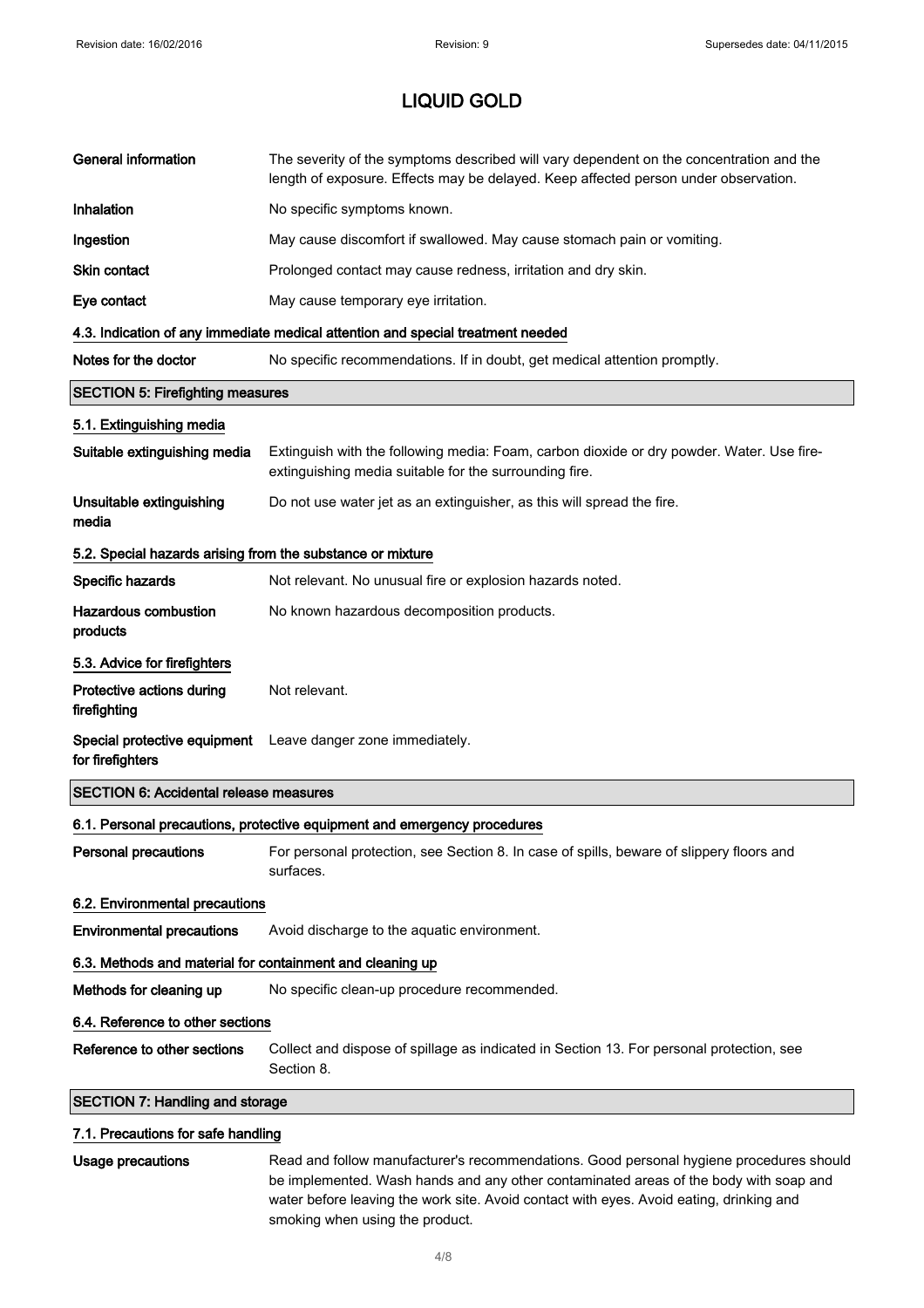### 7.2. Conditions for safe storage, including any incompatibilities

Storage precautions Keep containers upright. Store in tightly-closed, original container.

#### 7.3. Specific end use(s)

Specific end use(s) The identified uses for this product are detailed in Section 1.2.

### SECTION 8: Exposure Controls/personal protection

#### 8.1. Control parameters

#### Occupational exposure limits

No exposure limits known for ingredient(s).

#### FORMIC ACID ...%

Long-term exposure limit (8-hour TWA): WEL 5 ppm 9.6 mg/m<sup>3</sup> WEL = Workplace Exposure Limit

#### 8.2. Exposure controls

#### Protective equipment





| Appropriate engineering<br>controls | No specific ventilation requirements. This product must not be handled in a confined space<br>without adequate ventilation.                                                                                                                                                |
|-------------------------------------|----------------------------------------------------------------------------------------------------------------------------------------------------------------------------------------------------------------------------------------------------------------------------|
| Eye/face protection                 | Eyewear complying with an approved standard should be worn if a risk assessment indicates<br>eye contact is possible. Unless the assessment indicates a higher degree of protection is<br>required, the following protection should be worn: Tight-fitting safety glasses. |
| Hand protection                     | Chemical-resistant, impervious gloves complying with an approved standard should be worn if<br>a risk assessment indicates skin contact is possible.                                                                                                                       |
| Other skin and body<br>protection   | Wear appropriate clothing to prevent repeated or prolonged skin contact.                                                                                                                                                                                                   |
| Hygiene measures                    | Provide eyewash station and safety shower. Use appropriate skin cream to prevent drying of<br>skin. When using do not eat, drink or smoke.                                                                                                                                 |
| <b>Respiratory protection</b>       | Respiratory protection not required.                                                                                                                                                                                                                                       |

#### SECTION 9: Physical and Chemical Properties

### 9.1. Information on basic physical and chemical properties

| Appearance                      | Clear liquid.                       |
|---------------------------------|-------------------------------------|
| Colour                          | Gold.                               |
| Odour                           | Almost odourless.                   |
| Odour threshold                 | Not determined.                     |
| рH                              | pH (concentrated solution): 5.5-6.5 |
| Melting point                   | Not determined.                     |
| Initial boiling point and range | $100^{\circ}$ C @                   |
| Flash point                     | $>100^{\circ}$ C                    |
| <b>Evaporation rate</b>         | Not determined.                     |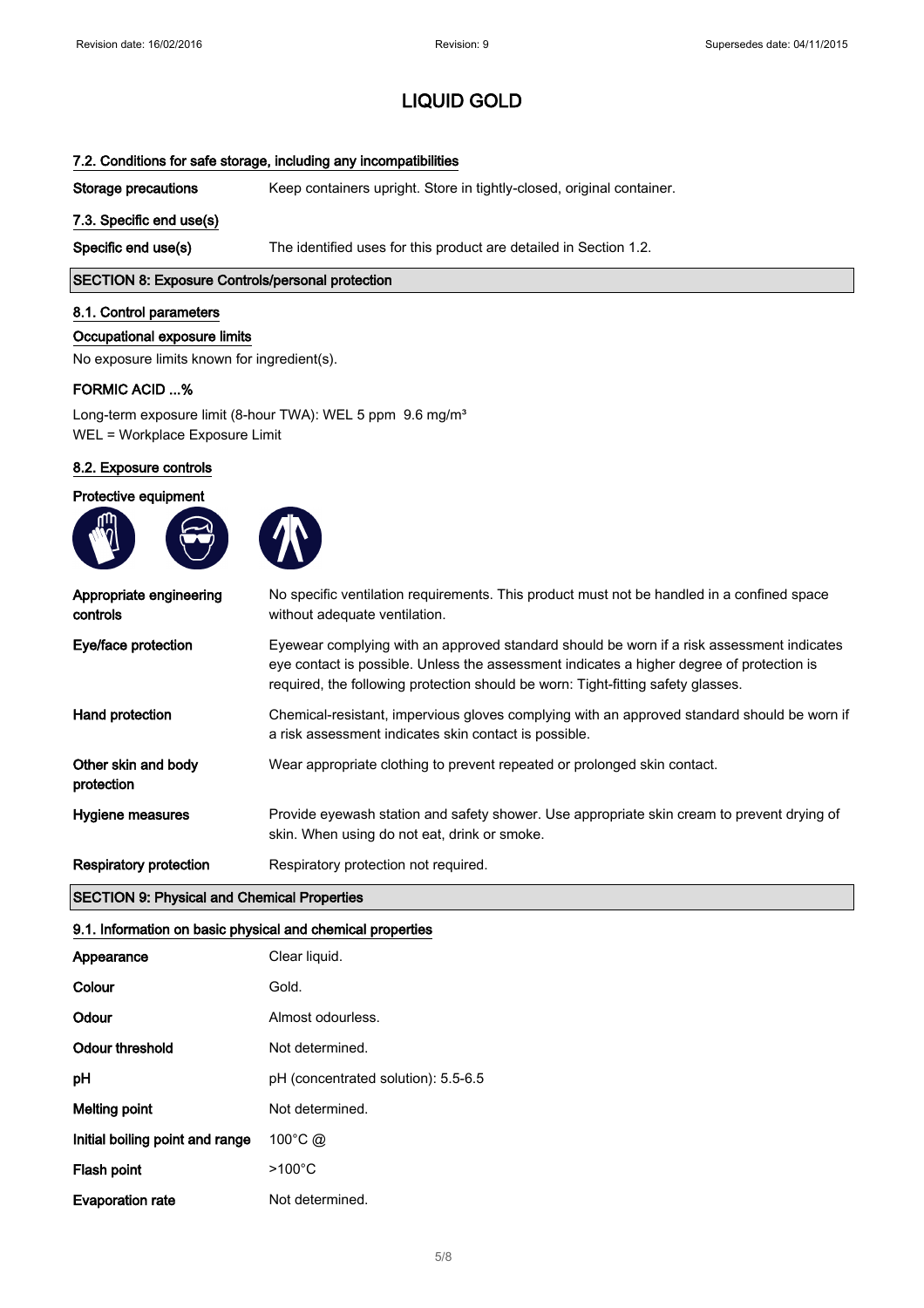| Upper/lower flammability or<br>explosive limits | Not determined.                                                                                                     |  |
|-------------------------------------------------|---------------------------------------------------------------------------------------------------------------------|--|
| Vapour pressure                                 | Not determined.                                                                                                     |  |
| Vapour density                                  | Not determined.                                                                                                     |  |
| <b>Relative density</b>                         | 1.005-1.020 @ 20°C                                                                                                  |  |
| Solubility(ies)                                 | Scientifically unjustified.                                                                                         |  |
| <b>Partition coefficient</b>                    | Not determined.                                                                                                     |  |
| Auto-ignition temperature                       | Not determined.                                                                                                     |  |
| <b>Decomposition Temperature</b>                | Not determined.                                                                                                     |  |
| <b>Oxidising properties</b>                     | Not available.                                                                                                      |  |
| 9.2. Other information                          |                                                                                                                     |  |
| Other information                               | None.                                                                                                               |  |
| SECTION 10: Stability and reactivity            |                                                                                                                     |  |
| 10.1. Reactivity                                |                                                                                                                     |  |
| Reactivity                                      | There are no known reactivity hazards associated with this product.                                                 |  |
| 10.2. Chemical stability                        |                                                                                                                     |  |
| <b>Stability</b>                                | No particular stability concerns.                                                                                   |  |
| 10.3. Possibility of hazardous reactions        |                                                                                                                     |  |
| Possibility of hazardous<br>reactions           | Not applicable.                                                                                                     |  |
| 10.4. Conditions to avoid                       |                                                                                                                     |  |
| <b>Conditions to avoid</b>                      | Not relevant.                                                                                                       |  |
| 10.5. Incompatible materials                    |                                                                                                                     |  |
| Materials to avoid                              | No specific material or group of materials is likely to react with the product to produce a<br>hazardous situation. |  |
| 10.6. Hazardous decomposition products          |                                                                                                                     |  |
| Hazardous decomposition<br>products             | Does not decompose when used and stored as recommended.                                                             |  |
| <b>SECTION 11: Toxicological information</b>    |                                                                                                                     |  |
| 11.1. Information on toxicological effects      |                                                                                                                     |  |
| <b>Toxicological effects</b>                    | No information available.                                                                                           |  |
| <b>SECTION 12: Ecological Information</b>       |                                                                                                                     |  |
| Ecotoxicity                                     | Not regarded as dangerous for the environment.                                                                      |  |
| 12.1. Toxicity                                  |                                                                                                                     |  |
| Acute toxicity - fish                           | Not available.                                                                                                      |  |
| Acute toxicity - aquatic<br>invertebrates       | Not available.                                                                                                      |  |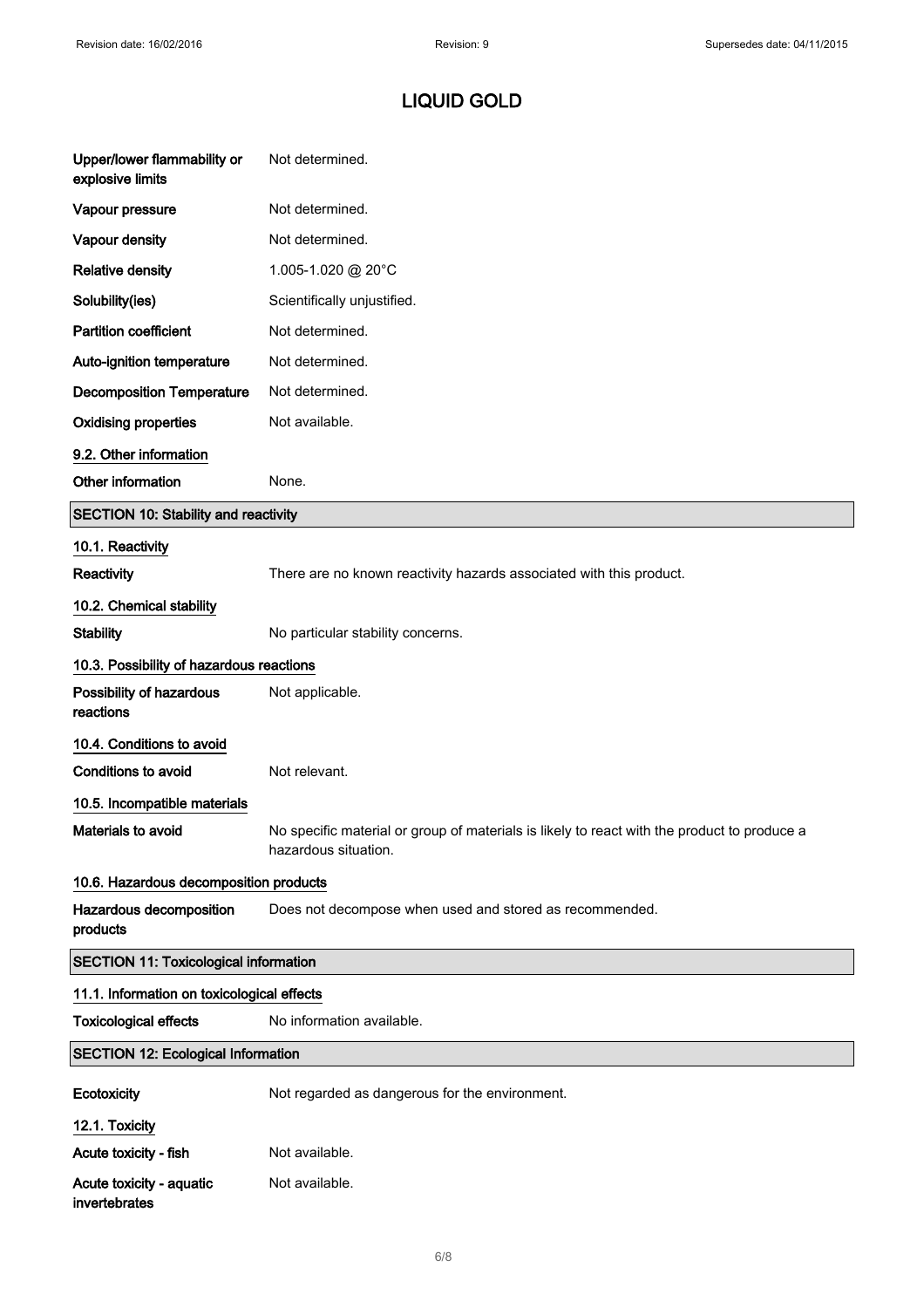|  |  |  | 12.2. Persistence and degradability |
|--|--|--|-------------------------------------|
|--|--|--|-------------------------------------|

Persistence and degradability There are no data on the degradability of this product.

| 12.3. Bioaccumulative potential                             |                                                                                                                                                                                                                                                                                                       |
|-------------------------------------------------------------|-------------------------------------------------------------------------------------------------------------------------------------------------------------------------------------------------------------------------------------------------------------------------------------------------------|
| <b>Bioaccumulative potential</b>                            | No data available on bioaccumulation.                                                                                                                                                                                                                                                                 |
| <b>Partition coefficient</b>                                | Not determined.                                                                                                                                                                                                                                                                                       |
| 12.4. Mobility in soil                                      |                                                                                                                                                                                                                                                                                                       |
| Adsorption/desorption<br>coefficient                        | Not available.                                                                                                                                                                                                                                                                                        |
| 12.5. Results of PBT and vPvB assessment                    |                                                                                                                                                                                                                                                                                                       |
| Results of PBT and vPvB<br>assessment                       | This substance is not classified as PBT or vPvB according to current EU criteria.                                                                                                                                                                                                                     |
| 12.6. Other adverse effects                                 |                                                                                                                                                                                                                                                                                                       |
| Other adverse effects                                       | Not available.                                                                                                                                                                                                                                                                                        |
| <b>SECTION 13: Disposal considerations</b>                  |                                                                                                                                                                                                                                                                                                       |
| 13.1. Waste treatment methods                               |                                                                                                                                                                                                                                                                                                       |
| <b>General information</b>                                  | Waste should be treated as controlled waste.                                                                                                                                                                                                                                                          |
| <b>Disposal methods</b>                                     | Dispose of waste to licensed waste disposal site in accordance with the requirements of the<br>local Waste Disposal Authority. Confirm disposal procedures with environmental engineer and<br>local regulations. Following dilution, discharge to the sewer with plenty of water may be<br>permitted. |
| <b>SECTION 14: Transport information</b>                    |                                                                                                                                                                                                                                                                                                       |
|                                                             |                                                                                                                                                                                                                                                                                                       |
| General                                                     | The product is not covered by international regulations on the transport of dangerous goods<br>(IMDG, IATA, ADR/RID).                                                                                                                                                                                 |
| 14.1. UN number                                             |                                                                                                                                                                                                                                                                                                       |
| Not applicable.                                             |                                                                                                                                                                                                                                                                                                       |
| 14.2. UN proper shipping name                               |                                                                                                                                                                                                                                                                                                       |
| Not applicable.                                             |                                                                                                                                                                                                                                                                                                       |
| 14.3. Transport hazard class(es)                            |                                                                                                                                                                                                                                                                                                       |
| No transport warning sign required.                         |                                                                                                                                                                                                                                                                                                       |
| 14.4. Packing group                                         |                                                                                                                                                                                                                                                                                                       |
| Not applicable.                                             |                                                                                                                                                                                                                                                                                                       |
| 14.5. Environmental hazards                                 |                                                                                                                                                                                                                                                                                                       |
| Environmentally hazardous substance/marine pollutant<br>No. |                                                                                                                                                                                                                                                                                                       |
| 14.6. Special precautions for user                          |                                                                                                                                                                                                                                                                                                       |
| Not applicable.                                             |                                                                                                                                                                                                                                                                                                       |